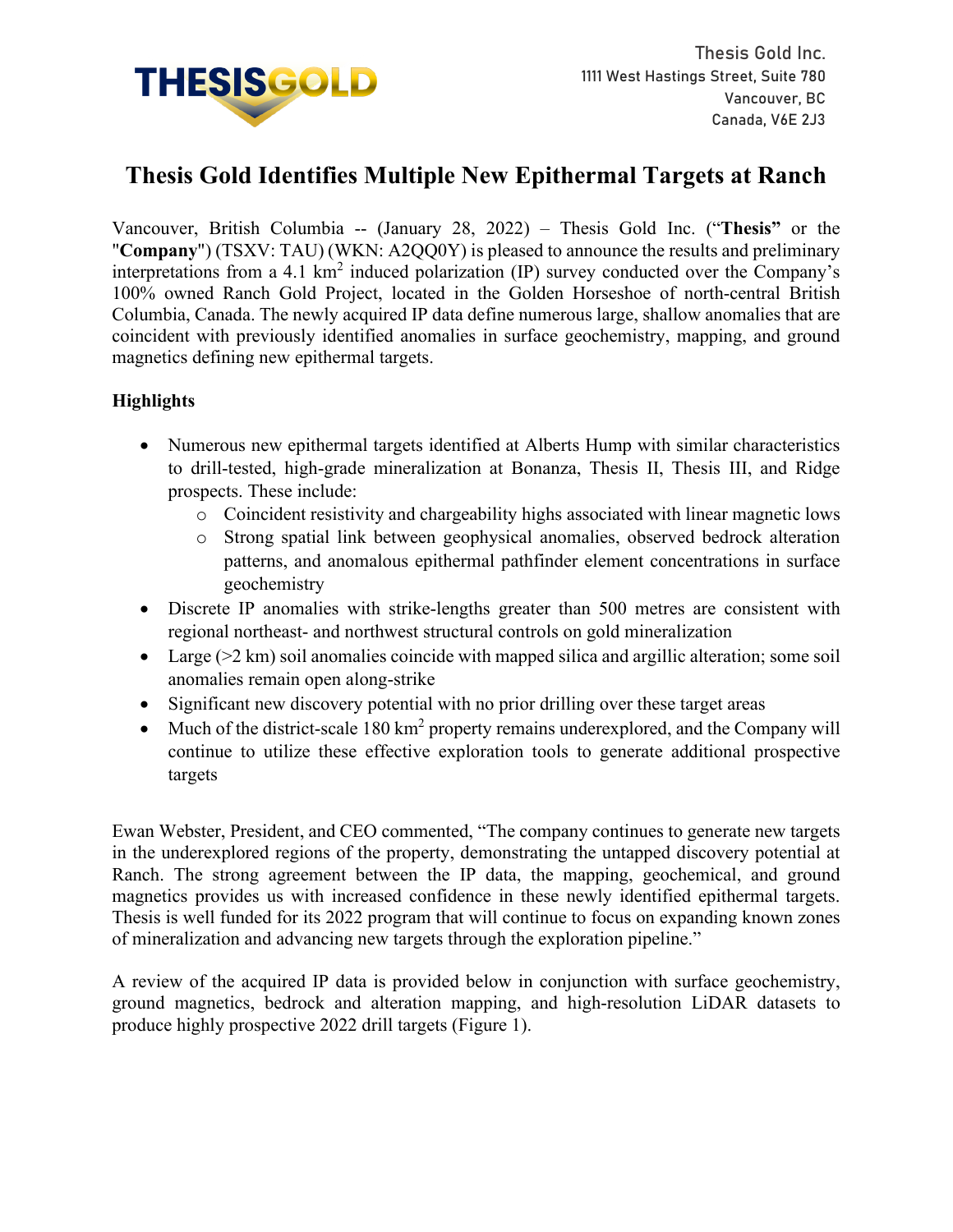

Figure 1: i) 2021 IP survey area and selected cross-section lines over antimony in soils ii) simplified fault interpretation and high-resolution ground magnetics iii) resistivity and chargeability section A-A'







- 2 -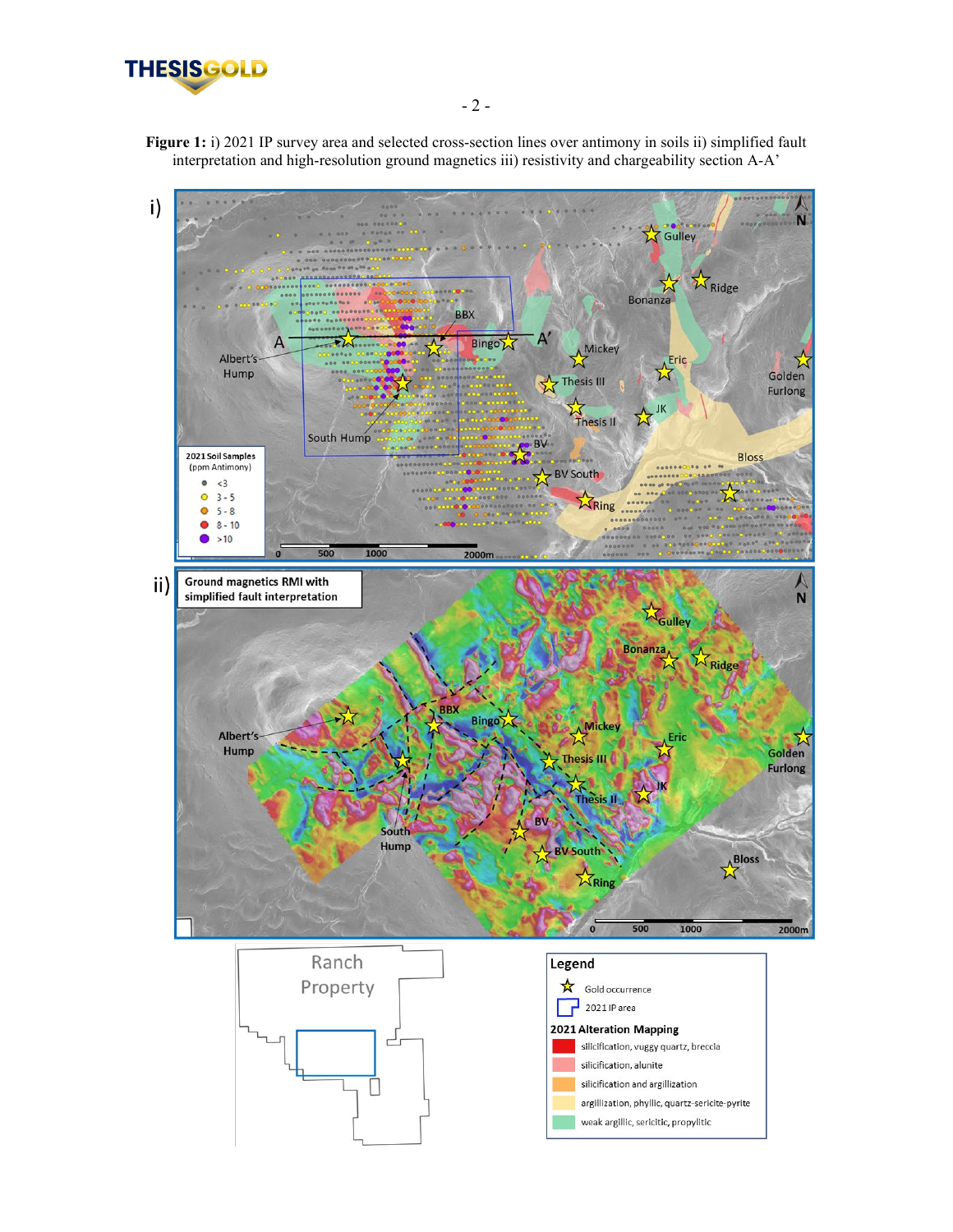



Thesis has previously characterized the geophysical response of historical gold mineralization zones within the 2007 IP survey (see releases dated [April 8, 2021](https://www.thesisgold.com/_resources/news/nr-20210408.pdf) and [December 10, 2021\)](https://www.thesisgold.com/_resources/news/nr-20211210.pdf). High sulphidation epithermal gold mineralization at Ranch manifests as coincident high resistivity (associated with pervasive silica alteration), moderate to high chargeability (associated with elevated sulphide content), and linear magnetic low (magnetic destruction associated with faults used as conduits for hydrothermal fluids) anomalies. This geophysical fingerprint is prevalent in the newly acquired 3DIP data from the IP survey area (Figure 1. iii). These geophysical anomalies also coincide with strong epithermal pathfinder element anomalism in surface geochemistry and mapped bedrock alteration. Mapped faults correspond to sharp gradients in the resistivity IP and are coincident with chargeability highs that may indicate elevated sulphide content in the hanging walls of the faults that are interpreted to be the conduits for gold-bearing hydrothermal fluids. The identified anomalies have never been drilled and represent strong opportunities for significant discovery.

### **Quality Assurance and Control**

Results from samples were analyzed at ALS Global Laboratories (Geochemistry Division) in Vancouver, Canada (an ISO/IEC 17025:2017 accredited facility). The sampling program was undertaken by Company personnel under the direction of Rob L'Heureux, P.Geol. A secure chain of custody is maintained in transporting and storing of all samples. Gold was assayed using a fire assay with atomic emission spectrometry and gravimetric finish when required (+10 g/t Au). Rock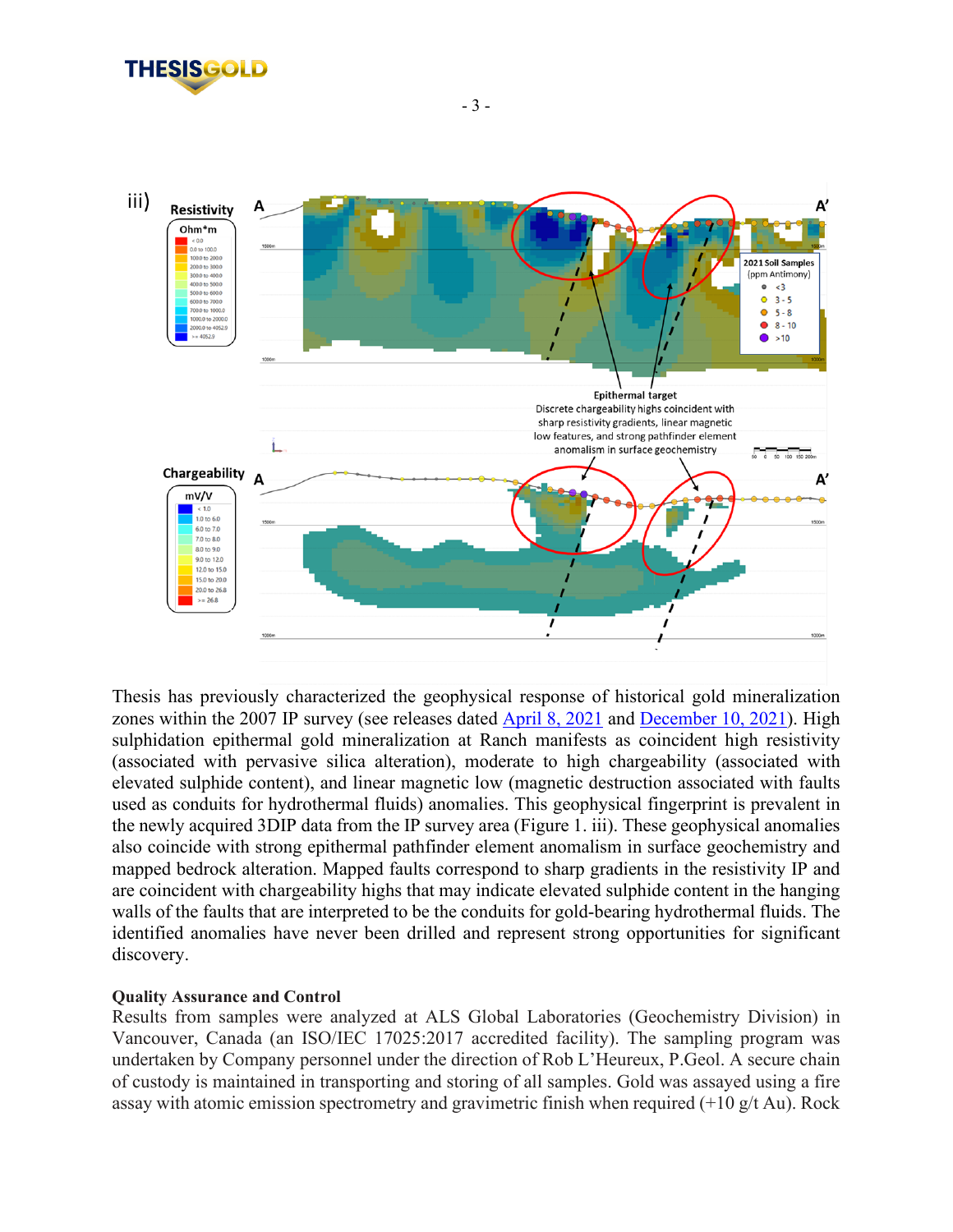

- 4 -

chip samples from outcrop/bedrock are selective by nature and may not be representative of the mineralization hosted on the project.

The technical content of this news release has been reviewed and approved by Michael Dufresne, M.Sc, P.Geol., P.Geo., a qualified person as defined by National Instrument 43-101.

On behalf of the Board of Directors **Thesis Gold Inc.**

*"Ewan Webster"*

Ewan Webster Ph.D., P.Geo. President, CEO and Director

#### **About Thesis Gold Inc.**

Thesis Gold is a mineral exploration company focused on proving and developing the resource potential of the 17,832-hectare Ranch Gold Project located in the "Golden Horseshoe" area of northern British Columbia, approximately 300 km north of Smithers, B.C. For further details about the Ranch Gold Project and the 2021 drill program, please [click here and watch](https://youtube.com/playlist?list=PLOe1lSRtOzVhGkCqVziKR2i04s_KEWy5D) the videos on the project.

#### **For further information or investor relations inquiries, please contact:**

#### **Dave Burwell**

Vice President The Howard Group Inc. Email: dave@howardgroupinc.com Tel: 403-410-7907 Toll Free: 1-888-221-0915

**Nick Stajduhar Director** Thesis Gold Email: nicks@thesisgold.com

**Neither the TSX Venture Exchange nor its Regulation Services Provider (as that term is defined in the policies of the TSX Venture Exchange) accepts responsibility for the adequacy or accuracy of this press release.**